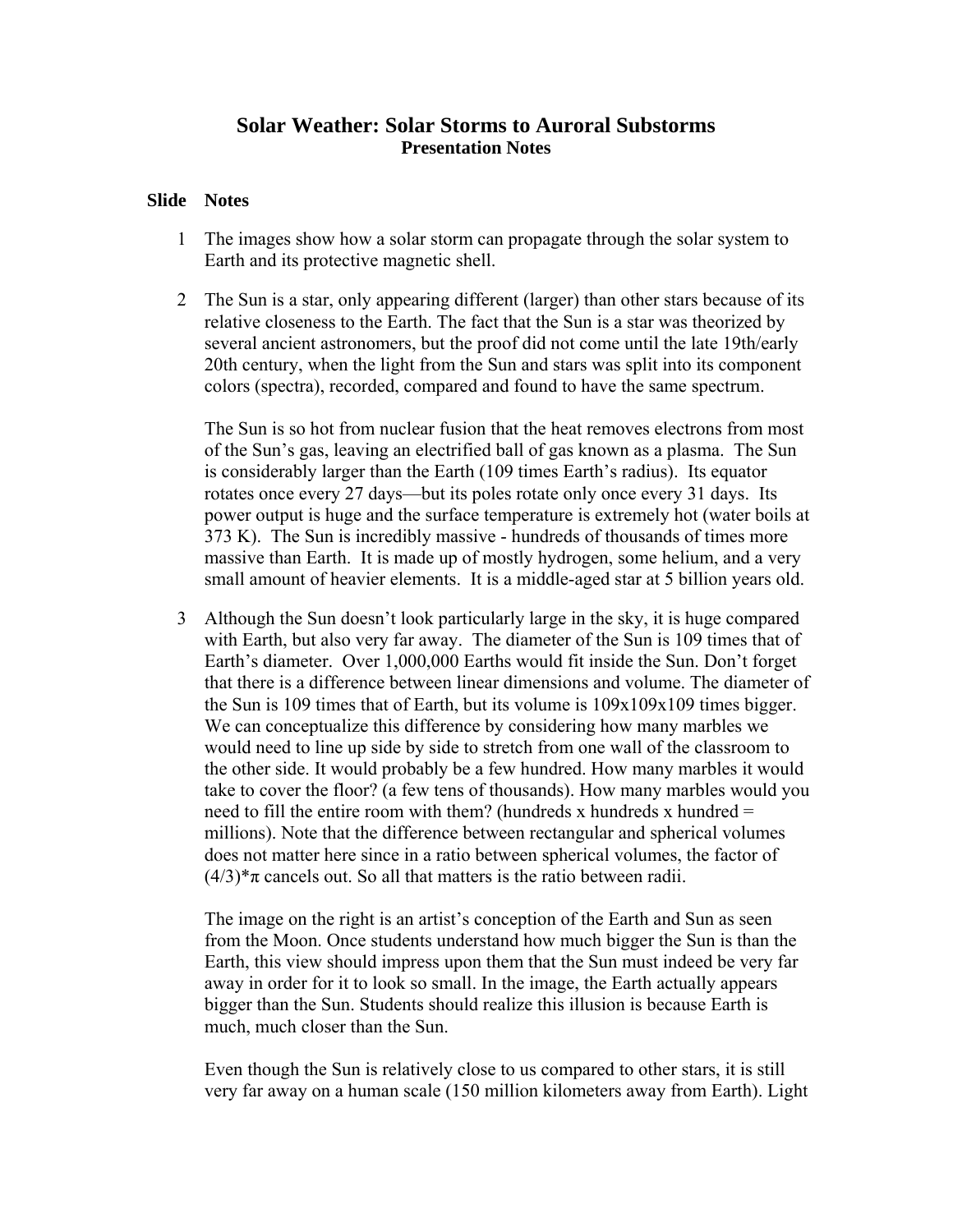travels at a finite and set speed. Light does not instantaneously move from one point to the next. It takes time for light to move from place to place. Light is still pretty fast though. It moves at a speed of 300,000 km/s (186,000 miles per second). It takes 8 minutes for light to travel to Earth from the Sun. This means that when we look at the Sun from here on Earth, we see it as it was eight minutes ago. For probes that travel deep out into the Solar System, it takes light even longer to travel between them and Earth. The average distance between the Sun and Earth is called an "Astronomical Unit" or AU. 1 AU is defined to be the average distance between Earth and the Sun (93 million miles; 150 million km).

- 4 Here is an image of the Sun in white light, otherwise known as visible light, since our eyes can see all the colors that make up white light (the rainbow of colors from red to violet). The wavelength of this range of light is 400-700 nanometers, which basically means very, very small! 1 nm would have eight zeros after the decimal place and then the number 1 appears at the 9th decimal place. The layer of the Sun we see with white light is called the "*photosphere*" or the "surface of the Sun." The photosphere is hardly a surface, since its density is still about 0.1% of the density of air at sea level on Earth. But for the Sun, this is pretty dense, and thus we call it the "surface of the Sun."
- 5 Here is an image of the Sun in extreme ultraviolet light, known as EUV light, for short. Our eyes cannot detect EUV light. Most of this light is absorbed by our upper atmosphere so it does not reach the ground. This is fortunate since EUV light could cause some damaging skin cancer. This image was taken by the camera on a satellite that is part of the STEREO mission. Scientists colored it violet to represent extreme ultraviolet, the "color" we cannot see. The wavelength of this range of light is much shorter than the visible wavelength at 17.1 nanometers. The layer of the Sun we see with EUV light is called the *corona*. The corona is the outermost atmosphere of the Sun so this is a layer above the photosphere. Notice that now the Sun seems dark with bright areas whereas in the photosphere image, the Sun seemed bright with dark areas. Darker represents cooler areas; brighter represents hotter. So, unlike most objects, such as a human body which gets cooler as you move away from its surface, the Sun first gets hotter as you move away from its surface and then it cools down. I'll explain why in a couple of slides.
- 6 The corona extends outward into space. We can see the outer corona by blocking out the bright light of the photosphere. In this first image, the corona can be seen from Earth during a total solar eclipse, when the moon moves between the Earth and the Sun. Now it is clear how the corona was named. Corona means "crown," and the corona looks like a crown around the Sun.

Spacecraft can make themselves a kind of permanent eclipse because they are away from the atmosphere, which scatters the sunlight. This scattering is why you cannot block out the light from the photosphere with your thumb and see the corona. But when spacecraft block the light from the photosphere, there is only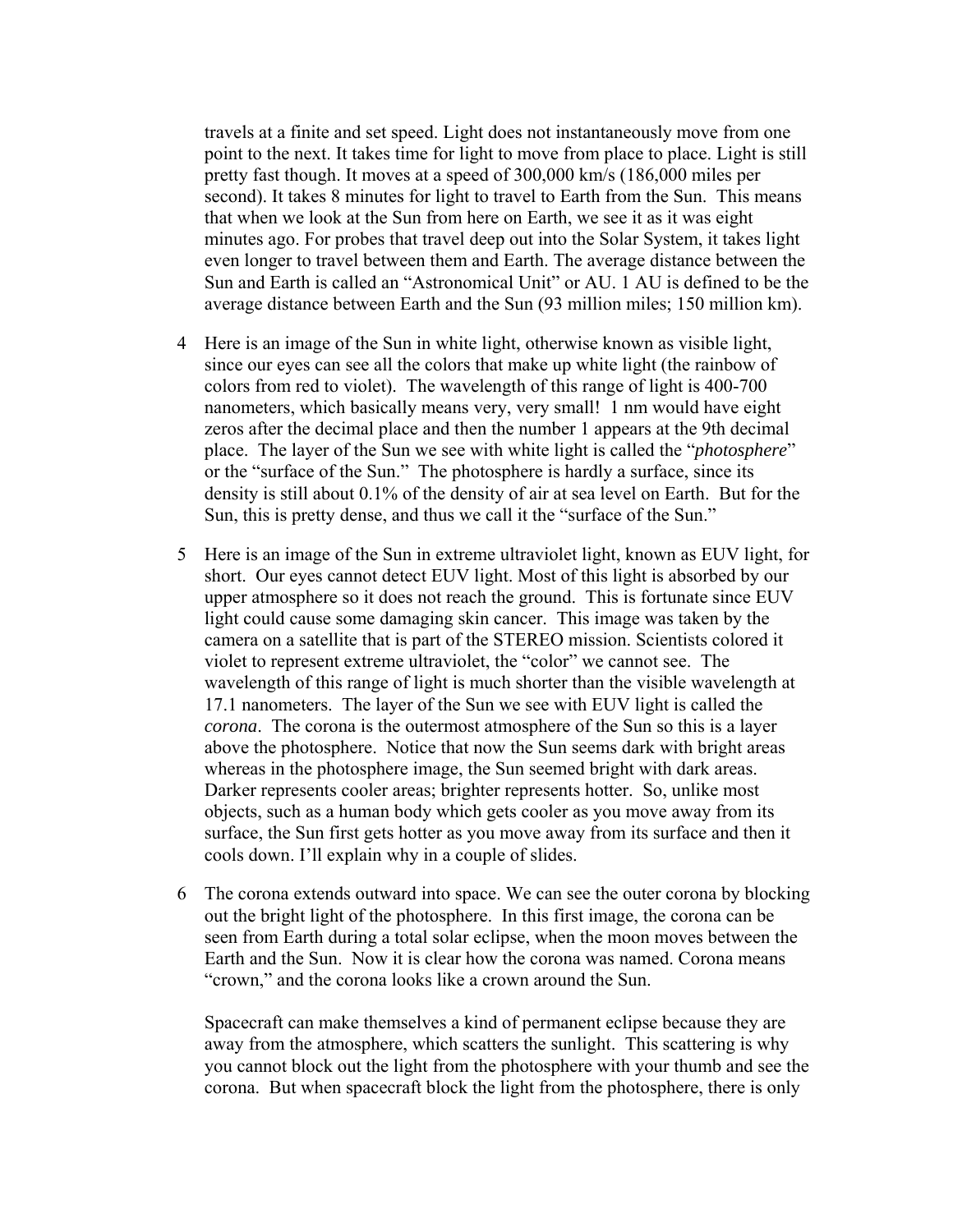empty space and the corona to look at—no sunlight bouncing around in the atmosphere. This is what you see in the bottom image. There are actually three images combined in this one image: the very middle image shows the photosphere blocked out and only the near corona is visible. In the second circle in this bottom image is a middle-zoom of the corona. The outermost part of the image is a complete zoom-out of the corona taken from the SOHO spacecraft. Notice that the corona appears as bright rays coming away from the center of the image. The lower left very bright "ray" was caused by sunlight scattering off the mechanical arm of the spacecraft camera as it held up the disc blocking the Sun. The benefit of such a way to look at the corona is that scientists can study the dynamic corona as it changes over minutes, hours, days, months, and years.

- 7 The solar wind can be thought of as part of the outermost corona. It is a stream of mostly charged particles coming from the Sun and traveling out past all the planets in the Solar System. Remember that this wind is not like wind on Earth — it is electrically charged and will therefore interact with magnetic fields, unlike the neutral wind on Earth.
- 8 Sunspots are dark splotches on the surface of the Sun (its photosphere). They are on average 2,000 K cooler than the rest of the photosphere and five times dimmer. However, Sunspots are actually quite bright. In fact, if one could block out all of the light from the normal photosphere of the Sun and just allow the light from sunspots to come through, our daytime sky would appear almost as bright is it does normally. The reason we see sunspots as dark splotches, is that the dynamic range of eyes and scientific images cannot account for the large difference in brightness, and so we see the sunspots as dark.

Galileo was one of the first people to watch sunspots rotate and to determine the rotation of the Sun from the rotation of the sunspots. It turns out that the Sun spins faster at the equator than at the poles (once every 27 days versus every 31 days). This is possible because the Sun is not a solid object.

If we look at the Sun's photosphere and compare it with the Sun's corona on the exact same day, we will notice that the dark sunspot on the photosphere is a bright region in the corona. This tells us that the sunspot is cooler on the photosphere compared to the rest of the photosphere but hot in the corona compared to the rest of the corona. Why is this? What is happening at these regions?

9 The mystery is solved by knowing that an electrified gas (plasma) like that of the Sun will create magnetic fields. Putting all the information together creates a picture revealing that sunspots are the "footprints" of the coronal magnetic loops. The coronal loops are made of plasma trapped in a very strong magnetic field. The two images on the right show real data images from the TRACE satellite. The gas in these loops is glowing from being bombarded by charged particles trapped on the magnetic loops. These charged particles are energized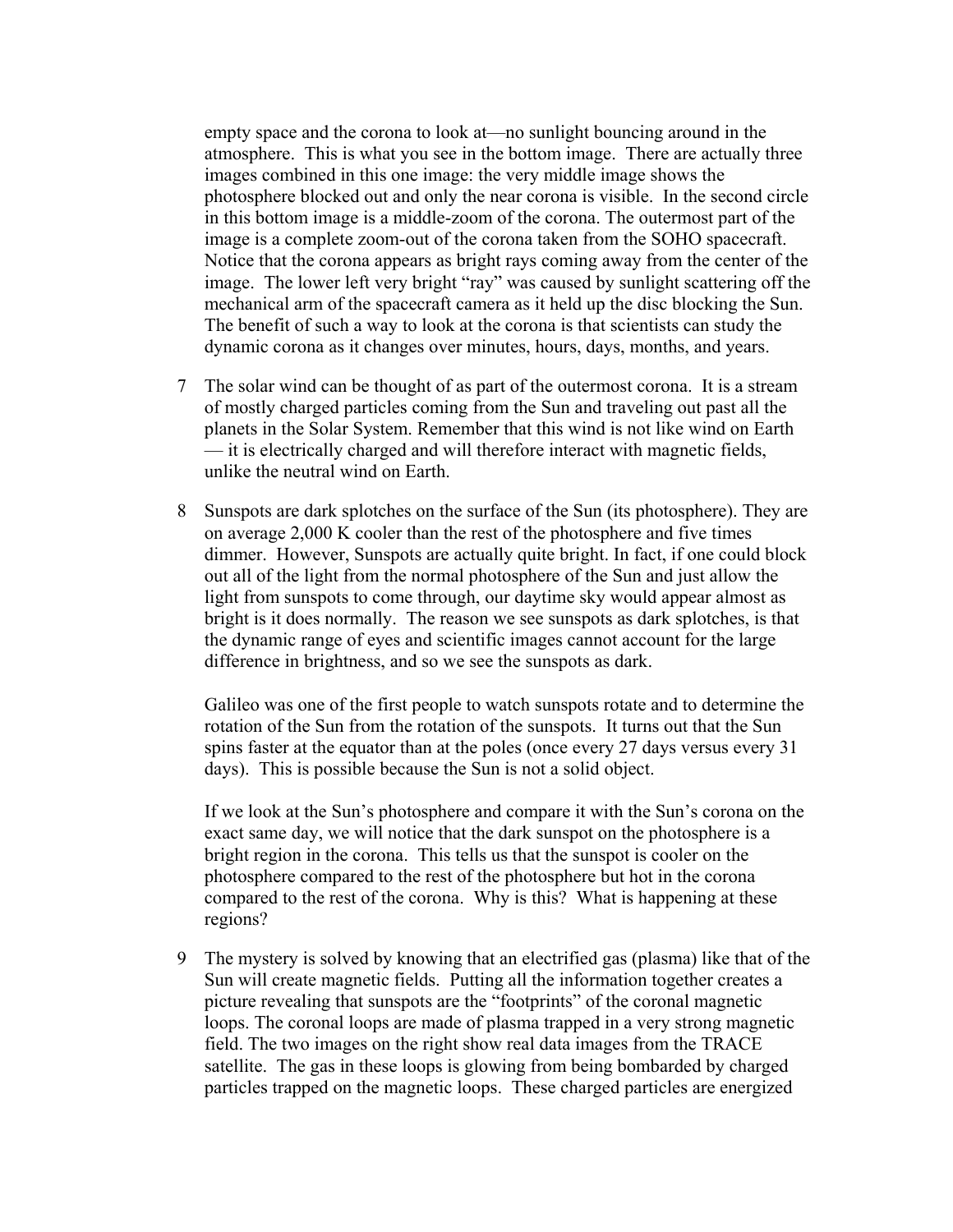by different processes involving the magnetic field and they heat the corona, especially in these magnetic field regions.

These same magnetic field loops penetrates down into a region just below the photosphere called the *convection zone* and inhibit the convection of gas in that region. This is depicted in the diagram on the left. The inhibition of convection causes the gas below the photosphere to cool faster than the surrounding region.

The average strength of the magnetic fields in sunspots is around 1,000 Gauss (Gauss is a unit of magnetic field strength). The average field strength on the surface of Earth is about 0.5 Gauss, the average magnetic field strength on the surface of the Sun is about 1 Gauss, and the average magnetic field in the solar wind is 0.00005 Gauss (50 microGauss). The magnetic fields in sunspots are extremely strong.

10 The Sun goes through a cycle of periods when it has many sunspots and active regions in its corona and then it has periods where it is relatively free of sunspots and is very quiet. The period of the entire cycle of the increasing and decreasing sunspots is 11 years, and has now been observed for several centuries. The top three images show the Sun during different phases of its cycle: a quiet phase, a moderately active phase, and an active phase. Note how many more bright sunspots are observed in the corona during the active phase. The plot below these images shows the number of sunspots at different years from 1985 to 2007. The 11 year cycle can be observed in this plot.

The Sun has an overall magnetic field, much as Earth does with two poles. During "quiet" times, it resembles the dipole (two pole) field of a bar magnet. It is thought that the field is generated by currents of electric charges in the convection zone of the Sun.

Because the Sun is gaseous, it does not rotate like a solid body. It rotates *differentially*; that is, the equator rotates faster than the poles, as we've mentioned previously. In plasma, charged particles cannot cross from one magnetic field line of force to another neighboring field line. So, in this way the magnetic field becomes "frozen" into the plasma. If the particles move with some bulk motion due to a different force they will drag the magnetic field with them. This can distort the magnetic field if different parts of the gas move at different rates or in different directions. This is what happens to the Sun. The regular dipole magnetic field gets twisted and wrapped up as a result of the differential rotation of the Sun.

As the field becomes more and more twisted, little loops of the magnetic field push up through the surface forming sunspots and coronal loops. Eventually, the field becomes so complex that it essentially breaks, and reforms into a simpler shape. This process is what is thought to be behind the observed solar cycle. Moreover, the polarity of the Sun's magnetic field flips every 11 years, so the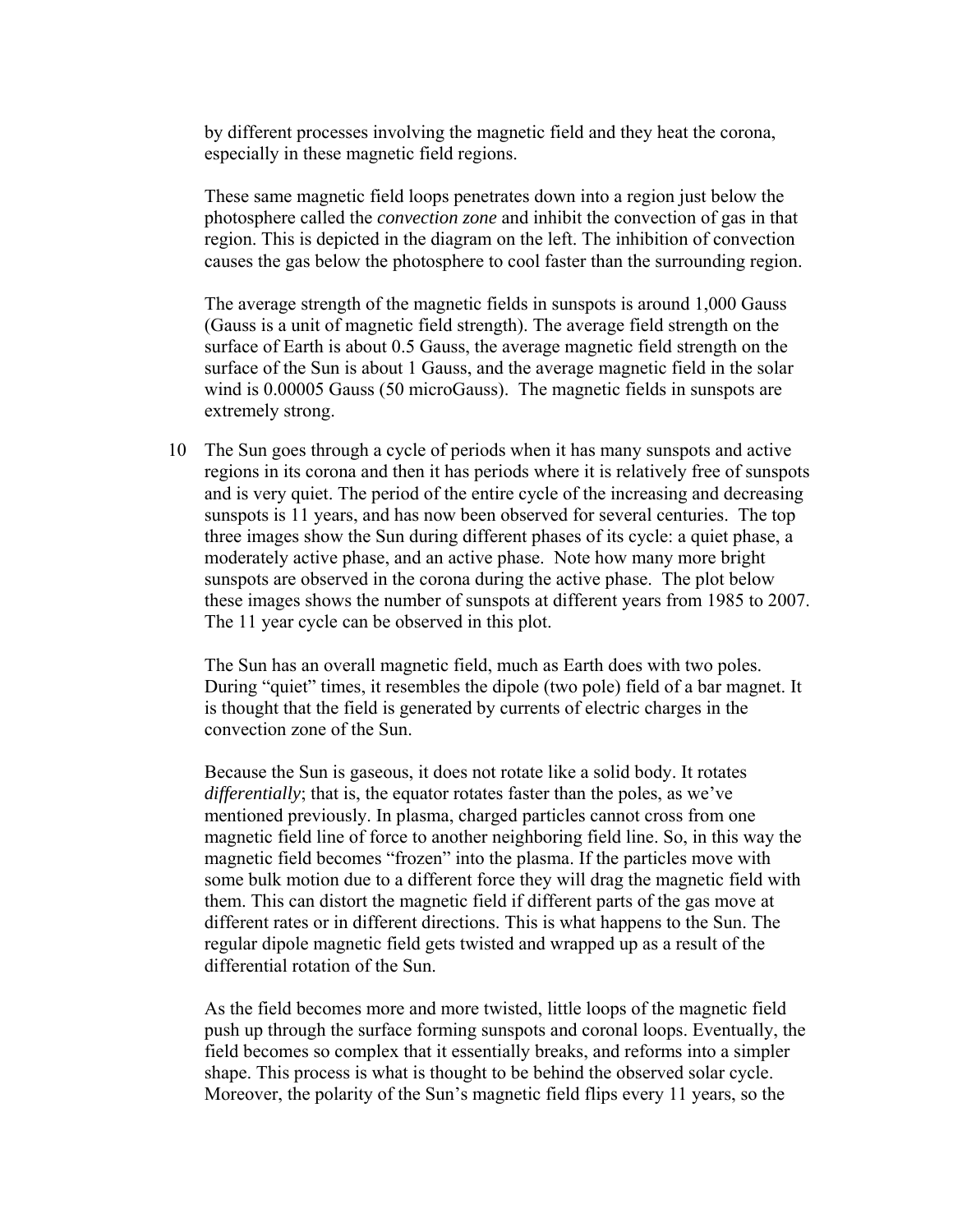complete solar cycle is actually 22 years for the Sun to return to its original state.

11 When these loops of magnetic fields "pop," they release energy. Sometimes these magnetic fields "pop" in "small" regions and release mostly light and heat, while causing charged particles to move along the magnetic loop and run into other particles, lighting them up. This process is called a solar flare.

Sometimes these magnetic fields "pop" in large regions on the sun and eject huge amounts of mass from the Sun's corona, called a *coronal mass ejection*, or CME for short. The magnetic fields are also dragged out with the mass in this process. Although this mass amounts to many mountains on Earth, it is a small percentage of the Sun's mass.

- 12 Do these solar storms ever affect anything on Earth? Indeed they do, and this is why space weather is an important phenomenon to study. Solar flares affect some aspects of our lives fairly quickly, since flares mostly give off x-rays that travel at the speed of light to Earth. This takes eight minutes. However, the matter (charged particles) from CME's takes longer to reach Earth, about one to three days. This is faster than the normal four days it takes the solar wind to reach Earth, but much slower than the x-rays from a solar flare. The right top image shows a flare directed at Earth. The bottom image shows a CME headed towards Earth.
- 13 Solar Flares and CMEs can affect life on Earth in different ways. Both solar flare x-rays and the CME particles can directly and indirectly cause damage to satellites, including changing their orbits. Solar flares can disrupt radio communications. The very high-energy CME particles are dangerous radiation to Astronauts working outside the space station. CMEs can intensify auroras, which can increase electric currents in the ground, feeding into the "grounds" of power grids and tripping the fuses of large power grids. This can —and has plunged cities into darkness. These same enhanced electric currents create interesting magnetic field variations detectable on Earth by magnetometers (instruments that measure magnetic fields).
- 14 *Auroras*, also known as the *Northern and Southern Lights* or Aurora Borealis and Aurora Australis, are lights in the upper atmosphere at around 100-300 kilometers above Earth's surface. The top images are photographs of auroras taken by aurora photographer, Jan Curtis. The bottom images are images of the aurora taken from space, showing both the northern and southern auroras.

There are two misconceptions about auroras. One is that they are caused by reflection of water or ice off particles in the atmosphere and the other is that solar wind particles directly cause most auroras. Neither of these ideas is true. The most recent understanding of aurora formation is that most aurora are caused by electrified (charged) particles coming from Earth's magnetosphere hitting Earth's upper atmosphere and making it glow.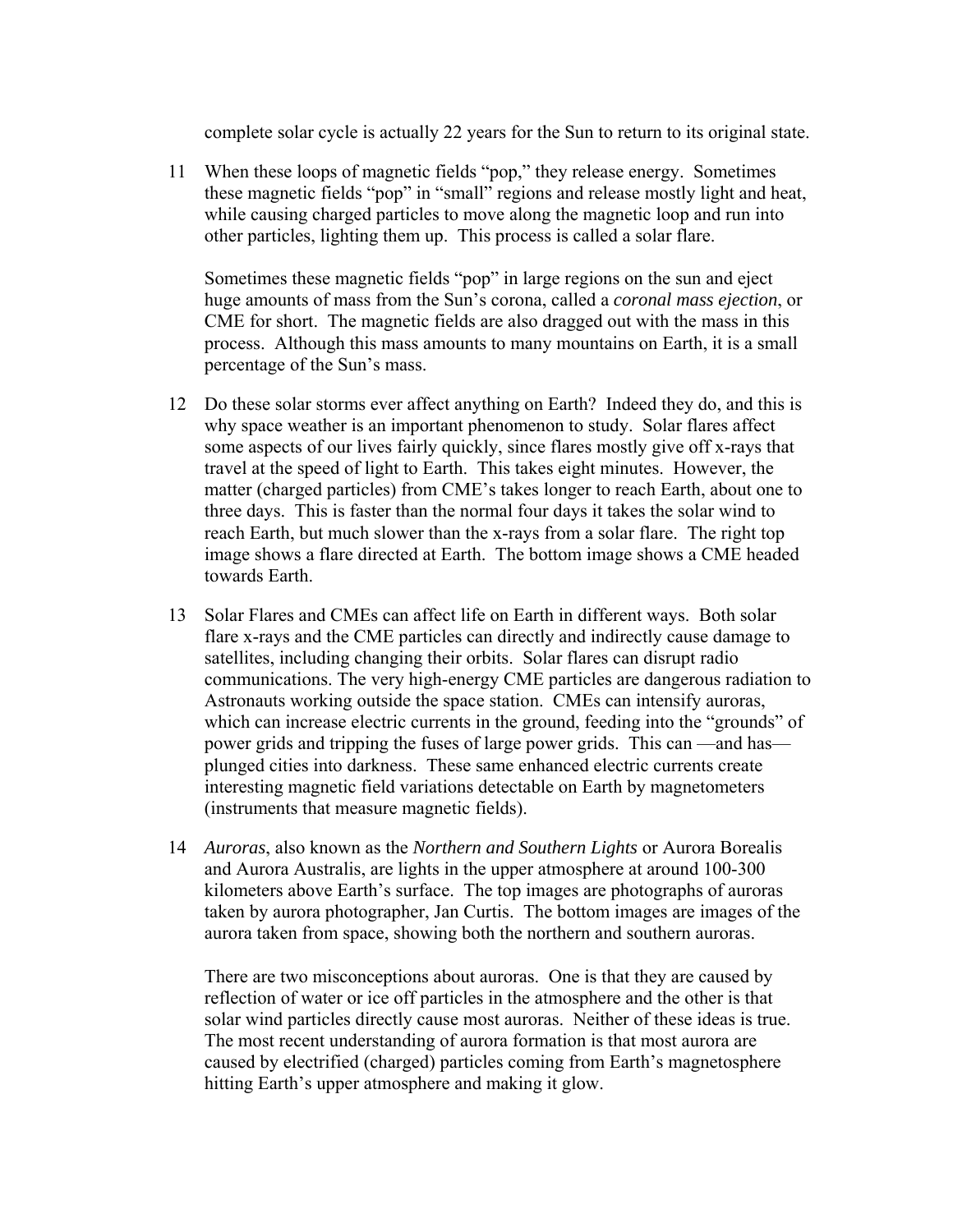15 The magnetic field around Earth starts off roughly like that of a bar magnet, with a North and a South pole. This magnetic field is known as a dipole magnetic field and is similar to the Sun's magnetic field during its quiet periods. A diagram of this magnetic field is shown on the top left image.

The solar wind is made up of charged particle and it distorts this symmetric magnetic field and pushes it on the side closest to the Sun (the dayside) and elongates it, making a "tail," on the side farthest from the Sun (the nightside). This elongated side is known as the *magnetotail*. This can be seen on the bottom center image.

- 16 This magnetic field surrounding Earth is known as Earth's *magnetosphere*. Since magnetic fields cause charged particles to move around them, Earth's magnetic field acts as a shield that protects us. The solar wind particles are deflected around Earth's magnetosphere.
- 17 Most of the particles that cause auroras come from inside this magnetic cavity. The charged particles inside the magnetosphere have, at some point, come from the solar wind and from the charged particles in our upper atmosphere's ionosphere. The ionosphere is mostly created from Sun's light hitting the upper atmosphere, where it gets absorbed and separates the electrons from the atoms, leaving positively charged ions and electrons moving around with the atmosphere. These particles can then escape to the magnetosphere.

How do the solar wind particles enter Earth's magnetosphere if they are all deflected? This is an active area of science research, but scientists believe that it is related to the interaction between the magnetic field of the solar wind and the magnetic fields of the Earth. This interaction causes a "magnetic reconnection" region, which opens a small door for particles to move from the solar wind to inside Earth's magnetosphere.

18 The electrons from the magnetosphere spiral down into the upper atmosphere and cause the atmosphere to glow, like the electrons carrying an electric current make a fluorescent bulb or plasma ball glow. These electrons scatter off molecules and atoms and lose their energy in collisions, exciting and ionizing the neutral gas (oxygen and nitrogen). The ionizations create more free electrons which have enough energy to again collide and excite the atmospheric gas. Also, more atoms and molecules are again ionized, causing even more electrons. This is a cascade of electrons.

The excited gas then calms down, or de-excites, emitting a photon, and creating auroral light. The deep red aurora shown on the bottom right, and the green aurora shown in both images are from atomic oxygen. The pink at the bottom of green arcs is from nitrogen emitting blue and red light.

(Optional) The reason atomic oxygen emits both red and green light at different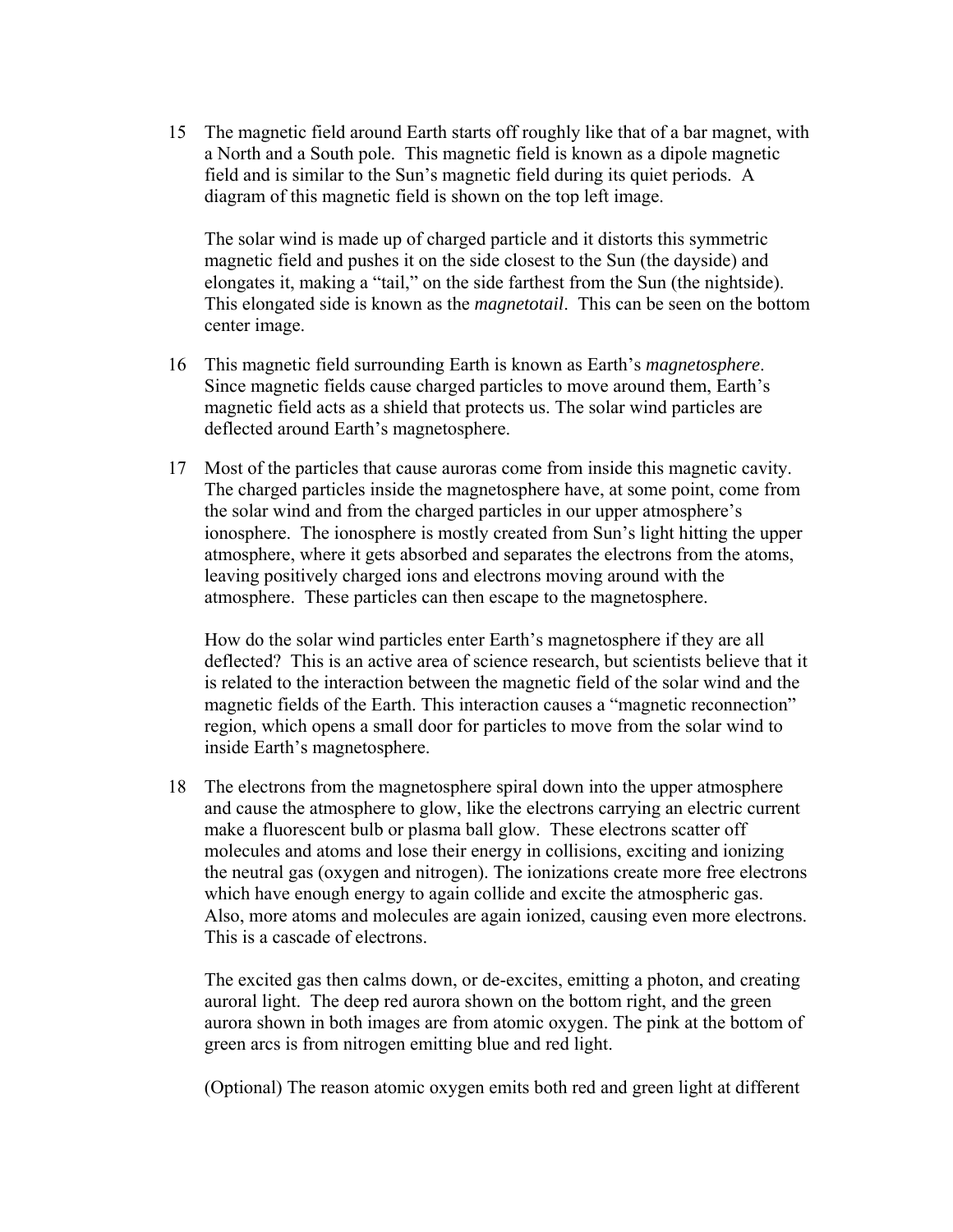altitudes has to do with how long it takes oxygen to de-excite from different electronic states. The red color comes from an electronic state that stays excited for 110 seconds. The green color comes from an electronic state that stays excited for 0.7 seconds. The excited oxygen atoms at the lower altitudes, around 100 km, will hit the atmospheric gas, losing energy before they can emit a photon. This is why atomic oxygen does not have red at the lower altitudes where the green is located.

- 19 Auroral ovals always exist. Their shape and location will change, however. On the left are images in ultraviolet light of Earth from space. The top left image shows the upper atmosphere "glowing" where the Sun is hitting it on the left. The circle in the middle is the aurora. Scientists put a map on top of the image to give context to the aurora's location. You can see that very little aurora would be seen by those in Alaska, but a lot of aurora would be visible over Greenland and Northern Europe. The bottom left image shows the auroral oval in the Southern Hemisphere, again in ultraviolet light— but without the "dayglow" visible, due to the angle at which the image was taken. The "cusp" aurora is a relatively small spot of aurora that is caused by direct solar wind particles likely coming through a region of "magnetic reconnection" that was mentioned earlier. The right image shows the two auroras as seen from a satellite far enough from Earth to see both poles.
- 20 One way the aurora can change due to alterations in Earth's magnetosphere is known as an *auroral substorm*. Auroral substorms are a global phenomenon in which the auroral oval follows a somewhat defined pattern which changes in time over about two hours. Here is a movie showing a couple of substorms, again in ultraviolet light. The glow at the bottom right of the circle is the sunlight. The circle of light in the middle of the image is the auroral oval. Note how the auroral oval expands in the growth phase of the substorm, which takes about 30 minutes. Then suddenly it changes to a thick and expanded oval in a matter of seconds. This sudden change is called *substorm onset*. The thickening and rapid changes that occur in the next 10 to 30 minutes are known as the *break-up* or *expansion phase*. Then the oval takes a while longer (about an hour) to recover back to its original shape. This time is known as the *recovery phase*.

What goes on during substorm onset has been a mystery for 30 years, mainly because there hasn't been a good alignment of satellites out in the magnetosphere to pinpoint where this onset is being triggered.

21 Sometimes CMEs will trigger a substorm. One model suggests that the CME will pass by Earth, exchanging energy with the magnetosphere. This can further elongate the magnetotail, stretching it to a "breaking point." This breaking point accelerates particles in the magnetosphere, which then travel along the magnetic field lines to Earth's upper atmosphere. Along the way, the particles are again sped up in a region called the *acceleration region* and then they hit the upper